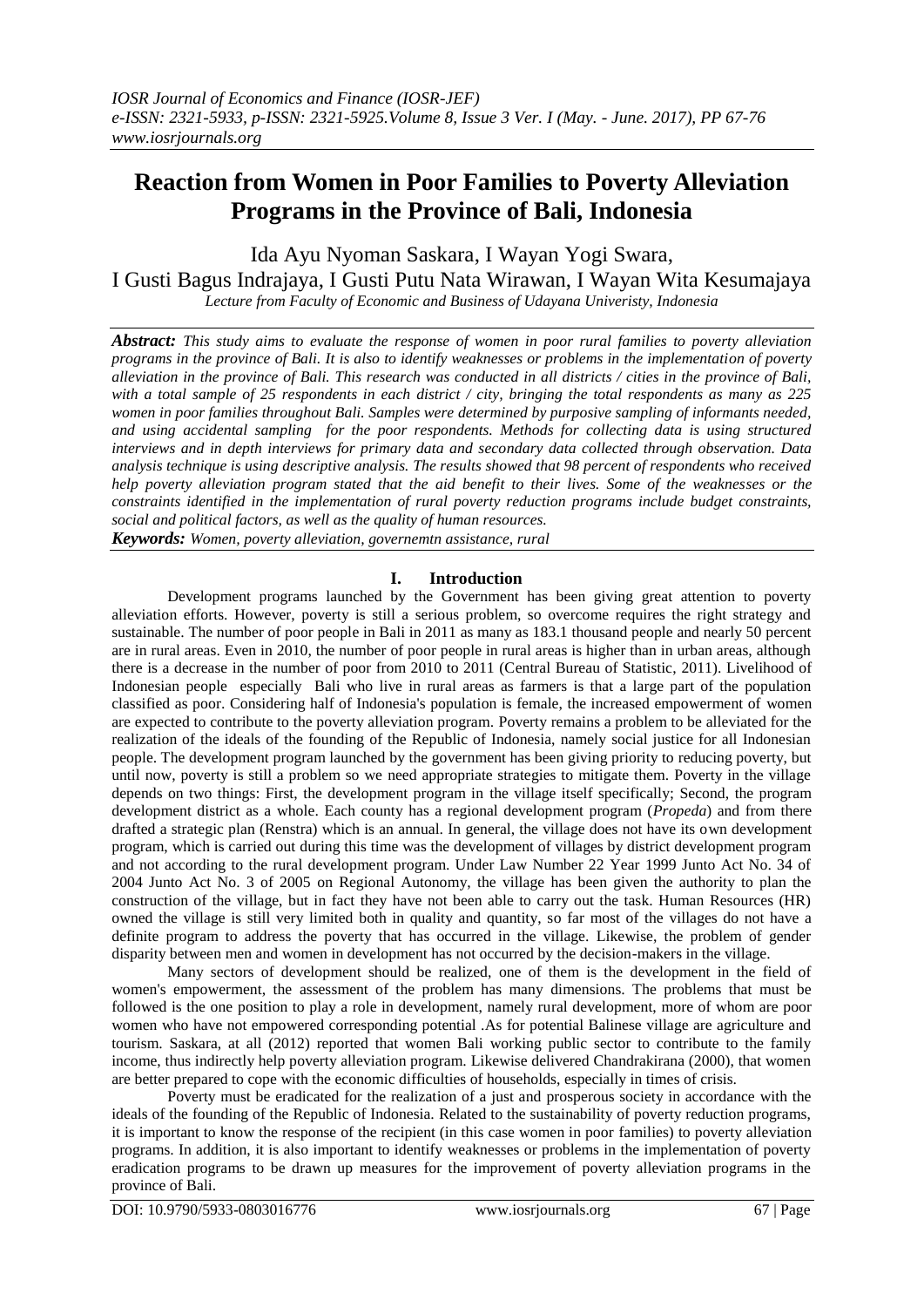#### **Definition of Poverty**

#### **II. Literature review**

United Nations Development Programme (UNDP) defines poverty as hunger, lack of shelter, the inability of seeing a doctor when sick, do not have access to school and are illiterate, do not have a job, fear for the future, living in a daily basis, inability to obtain clean water, powerlessness, and a lack of representation and freedom. Meanwhile, according to Government Regulation No. 42 In 1981, the poor are the people who did not have a source of livelihood and does not have the ability to meet basic needs eligible for humanity or people who have a livelihood but can not meet basic needs befitting human beings.

Despite the poor is not a new reality in society, but to date the definition of poverty is still problematic because it is so complicated in some sense the measurement variable. There are no standard definition that is mutually acceptable by experts about poverty. By paying attention to the definitions of theoretical noted above, the operational definition of poverty that is expressed here is the condition of a person or group of people who can not make ends meet the minimum required to be able to live a decent and develop a dignified life in accordance with basic rights they.

According to the BAPPENAS (2004), the basic rights of the poor is contained in the Strategic Plan (Plan) several areas in Indonesia include: (1) the right to obtain decent work for humanity; (2) the right to obtain legal protection; (3) the right to acquire a sense of security; (4) the right to have access to the necessities of life (food, clothing, board) affordable; (5) the right to have access to educational needs; (6) the right to have access to health; (7) the right to obtain justice; (8) the right to participate in public decision-making and governance; (9) the right to innovate, as well as (1) the right to participate in organizing and managing good governance.

People who are least able to meet the basic rights of those considered poor, while those not able to fulfill it can be categorized as poor. Despite the fact, in order to live a decent different for each individual depending on age, residence, and others. Poverty also has a form of the compound, including low levels of income and productive resources that ensures sustainable livelihoods, hunger and malnutrition, poor health, limitations and lack of access to education and other basic, the condition is not fair, as well as deaths from the disease continue increased life vagrancy and inadequate shelter, unsafe environment, as well as discrimination and social alienation. Poverty is also characterized by a low level of participation in the decision-making process as well as in life, social, and cultural.

#### **Causes of Poverty**

Nasikun (2001) highlights some of the sources and causes of poverty, namely:

- 1. Induces Policy Processes. Process poverty preserved, reproduced through the implementation of a policy (induced of policy) include anti-poverty policies, but the reality is precisely to preserve.
- 2. Socio Economic dualism. Namely the state of former colonies experienced poverty since the colonial patterns of production, namely the farmers become marginal for arable land controlled by large scale farmers and export-oriented.
- 3. Population Growth. Perspective is based on the theory of Malthus that population increases geometrically as, being the increase of food such as arithmetically.
- 4. Resources Management and the Environment. The existence of an element of mismanagement of natural resources and the environment, such as the management of agricultural origin slash and can reduce productivity.
- 5. Natural Cycles and Processes. Namely poverty occurs due to natural cycles. Suppose living on degraded land, where the land is if it rains flooding will occur, but if the dry season water shortage, thus not allowing the maximum productivity and continuously.
- 6. The Marginalitation of Woman. Is the marginalization of women because it is still regarded as second-class so that access to and appreciation is lower than men.
- 7. Culture and Ethnic Factor. Operation of cultural and ethnic factors exist maintain poverty. For example consumptive lifestyles, the farmers and fishermen when the harvest, and customs during traditional ceremonies that can suck the cost prohibitive.
- 8. Exploitative intermediation. The existence of a helper who became mugger, such as moneylenders.
- 9. Internal Political Fragmentation and Civil Stratfe. That is a policy that is applied to an area of strong political fragmentation, and can be a cause of poverty. And the last is:
- 10. International Processes. Namely the operation of the international systems such as colonialism and capitalism that made many countries to be poor.

In the view of poverty in general, if viewed from a contributing factor, it is distinguished by: cultural poverty, natural and structural. Cultural poverty is poverty caused by cultural factors, such as: lazy, undisciplined, wasteful and so forth. Natural Poverty is poverty caused by natural factors such as: for disabled, sick, elderly, and because of natural disasters. While structural poverty is poverty caused by man-made factors, such as: the distribution of productive assets unequal, unjust economic policies, corruption and collusion, as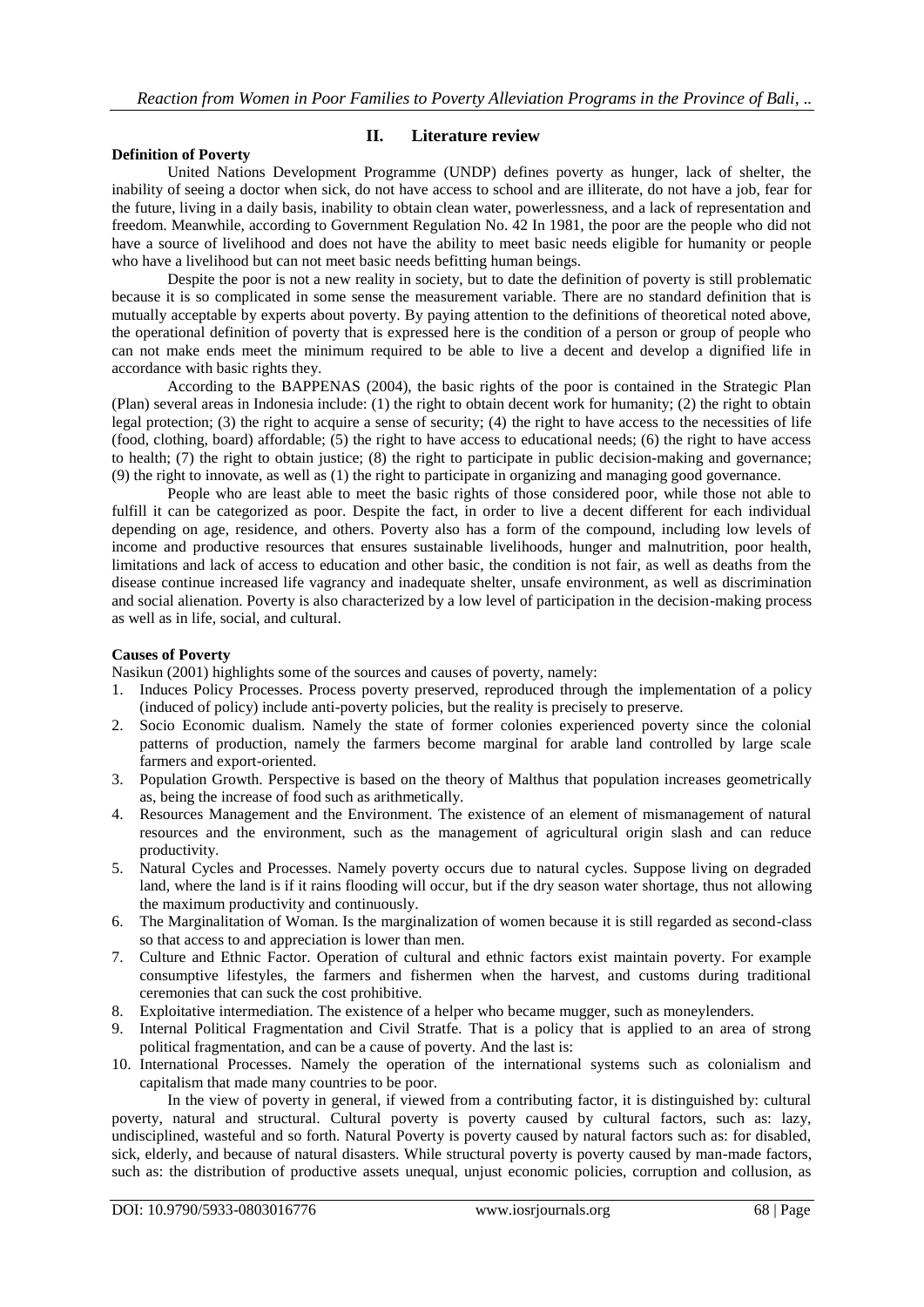well as the economic order which tends to favor a particular group. The theory is based on sosioantropologis see poverty as a result of cultural factors that emphasized the cultural influences that tend to perpetuate poverty. While based economy saw poverty as a result of natural factors such as the low quality of human resources and natural resources, and structural factors such as inequality of ownership of factors of production, low capital formation community and the low incentive to investment.

#### **Basic Policy on Poverty Alleviation**

Government has a major role in tackling poverty in the country. For that we need a strategy and appropriate form of intervention, in terms of its high cost effectiveness. There are three main pillars of the poverty reduction strategy, which is as follows:

- 1. Sustainable economic growth and poverty pro.<br>
2. Good governance, as well as<br>
3. Social development
- Good governance, as well as
- 3. Social development

To support the strategy, required government interventions suited to the goals or objectives (Tambunan, 2006). Prayitno and Santosa (1996), poverty reduction measures always need to consider several things, among others:

- 1. Poverty reduction programs and effective work only if there is a peaceful and stable atmosphere. The stability is absolutely necessary to ensure the continuity of the implementation of poverty reduction programs because basically poverty reduction efforts is an attempt to create peace and political stability, economic, social and political.
- 2. Village poverty programs can be effective if the population growth can be controlled. Prosperous small family is one of the factors conducive to achieving the objective tackling poverty.
- 3. Poverty reduction programs should be linked to the environment. Environment remain stable and properly maintained allowing distribution of wealth between citizens equally.
- 4. Poverty reduction programs must be a sustainable program, a program that can be constantly running and can be independent. This means that poverty alleviation programs should be based on improving the ability of the poor to productive activities that can generate higher added value and a greater income from an activity. Efforts to improve the ability to produce value-added at least there should be improved access to four things:
- a. Access to resources.
- b. Access to technology, which is an activity in the manner and means of better and more efficient.
- c. Access to the market. The resulting product must be sold to obtain added value. This means that the provision of the means of production and upgrading of skills must be matched with the availability of market continuously.
- d. Access to financing sources.
- 5. Delegation of authority or decentralization in planning, implementation, and monitoring of poverty reduction programs were pursued at the lowest possible level of government. Delegation of authority is done by increasing the ability of local officials and the community itself. In this connection, local governments should take a greater role because they are the most knowledgeable about the condition and needs of the population in poverty in the region kantongkantong. The closer implementing projects and activities with the target group, the more effective.
- 6. The most important pressure should be given to the improvement of the culprit, especially human (invest in people) concerning aspects of education and health. Both are associated with increased access evenly and at the same time better quality.
- 7. Services for the elderly, the disabled, orphans, and other community groups that require an integral part of the effort to reduce poverty. This program is specifically and selectively implemented. A necessary step is to improve the effectiveness, efficiency, and outreach programs. In keeping with the development of the social security system needs to be improved gradually.

# **III. Research Method**

#### **Research Location**

This study will be conducted in all districts / cities in Bali which can be classified as rural by the potential of agriculture and tourism industries. The district has a village with a dominant agricultural potential is Tabanan, Buleleng, Bangli and Jembrana. Meanwhile Denpasar, Badung, Gianyar, Klungkung and Karangasem has a dominant village with tourism potential.

# **Number of Samples and Sampling Methods**

The number of samples examined in all districts / municipalities in the province of Bali as many as 225 respondents (women belonging to poor families) were spread evenly across districts / cities are respectively 25 respondents. Samples were taken with method non-probability sampling is accidental sampling, in accordance with criteria that are important to those who are classified as poor (Pre Family Welfare and Family Welfare I). Sampling for the informant is by purposive sampling.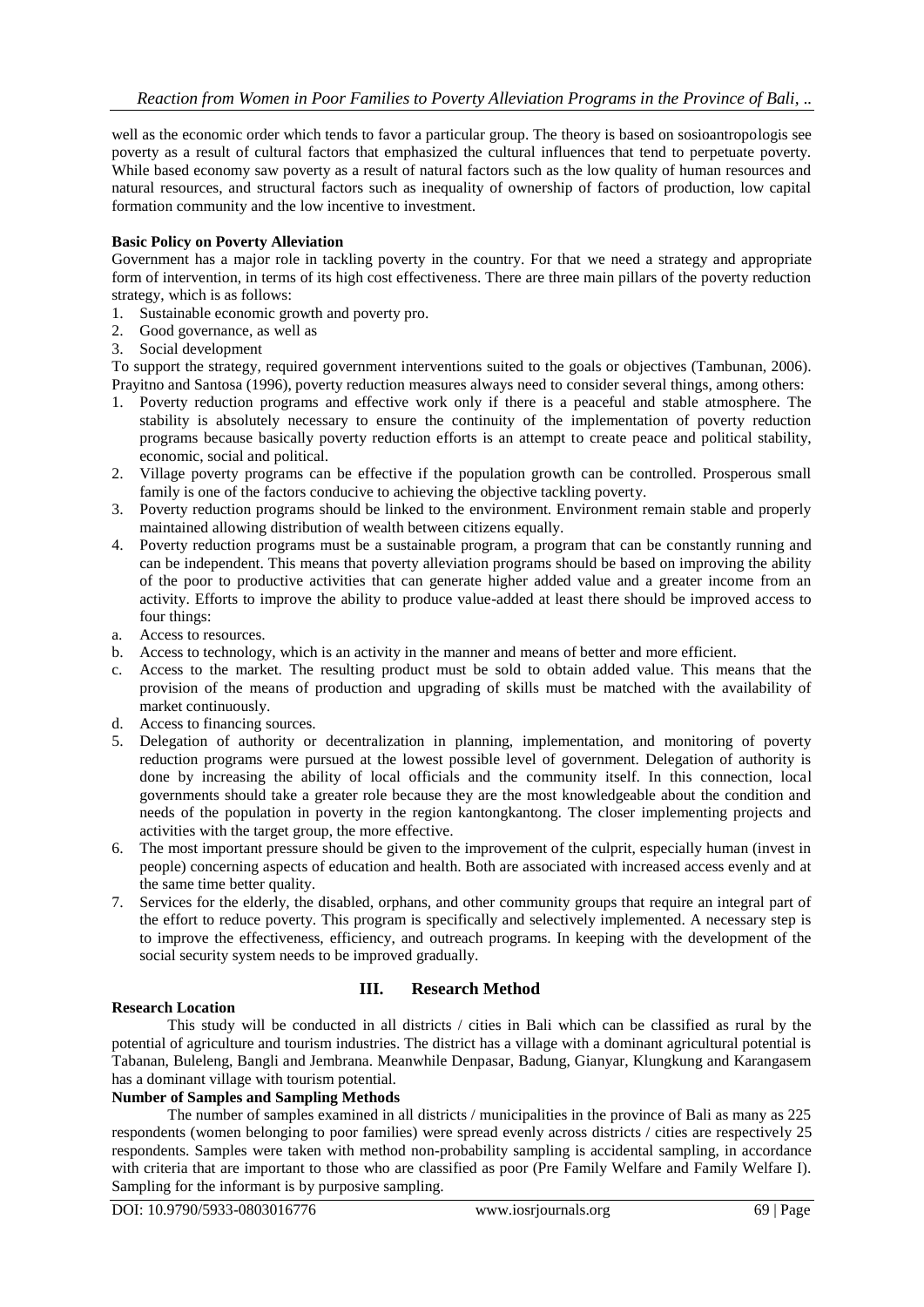#### **Type, Data Source, and Data Collecting**

Types of data collected is quantitative and qualitative data derived from primary and secondary data. For the first year of primary data collected from respondents by using instruments interviews and in-depth interviews for other sources. Secondary data from the institutions or agencies associated with the literature study, or observation.

Measured variables include the characteristics of respondents crate age, type of work, amount of revenue, and time allocation of poor women who work in the public sector in rural areas, the contribution of Balinese women who work in the public sector to the family income. Data required in this study were collected through interviews based on the questionnaire that has been prepared for the respondents, and in-depth interview,the informant as from government officials involved in the handling of the poor.

#### **Data Analysis**

The data collected will be analyzed descriptively based on the value of descriptive statistics were obtained. Descriptive statistics were used, among others, frequency distribution, average value, median or mode of the data collected. It is also used cross tabulation analysis between the variables required.

# **IV. Data Analysis And Discussion**

# **Characteristics of Respondents/Poor People in Rural Areas of Bali Province**

#### *Age of Respondents*

Age is one variable of many variables called demographic variables, and includes one of the characteristics of the respondent. Age of respondents is closely related to productivity that can be achieved, the general relationship of productivity which in this case can be represented by the respondent's income is affected by age. Distribution of respondents by age as in Figure 1.



**Figure 1.** Distribution of Respondents by Age Group and Sector

Figure 1 shows that in general the respondents are normally distributed. The percentage of respondents increased with increasing age of the respondent and peaked at age 40-44 years. After the age group, the percentage of respondents continue to decline. From these data it is also seen that more than 90 percent of respondents were in the productive age, only about 7 percent were classified as not economically productive, although they are still working to earn income. So the pattern of distribution of respondents by age group in total inverted U-shaped is following a pattern common.

When viewed by region with agriculture and tourism potential and age, Table 1 also shows that in absolute terms in the age group 40-44 years both the number of respondents who work in agriculture and tourism, at least compared with other age groups. By percentage of respondents in the agricultural sector is the highest distributed in the age group 15-19 years, and the lowest is in the age group 60-64 years. The opposite is true of those working in the tourism Distributed highest in the age group 60-64 years, and the lowest are in the age group 15-19 years. From the patterns according to age groups both in agriculture and in the tourism sector is not seen no clear pattern in the distribution of respondents. There is a possibility because of the number of respondents who distributed by age group if it is divided into the sectors of agriculture and tourism are relatively few in number, so it does not follow a normal distribution.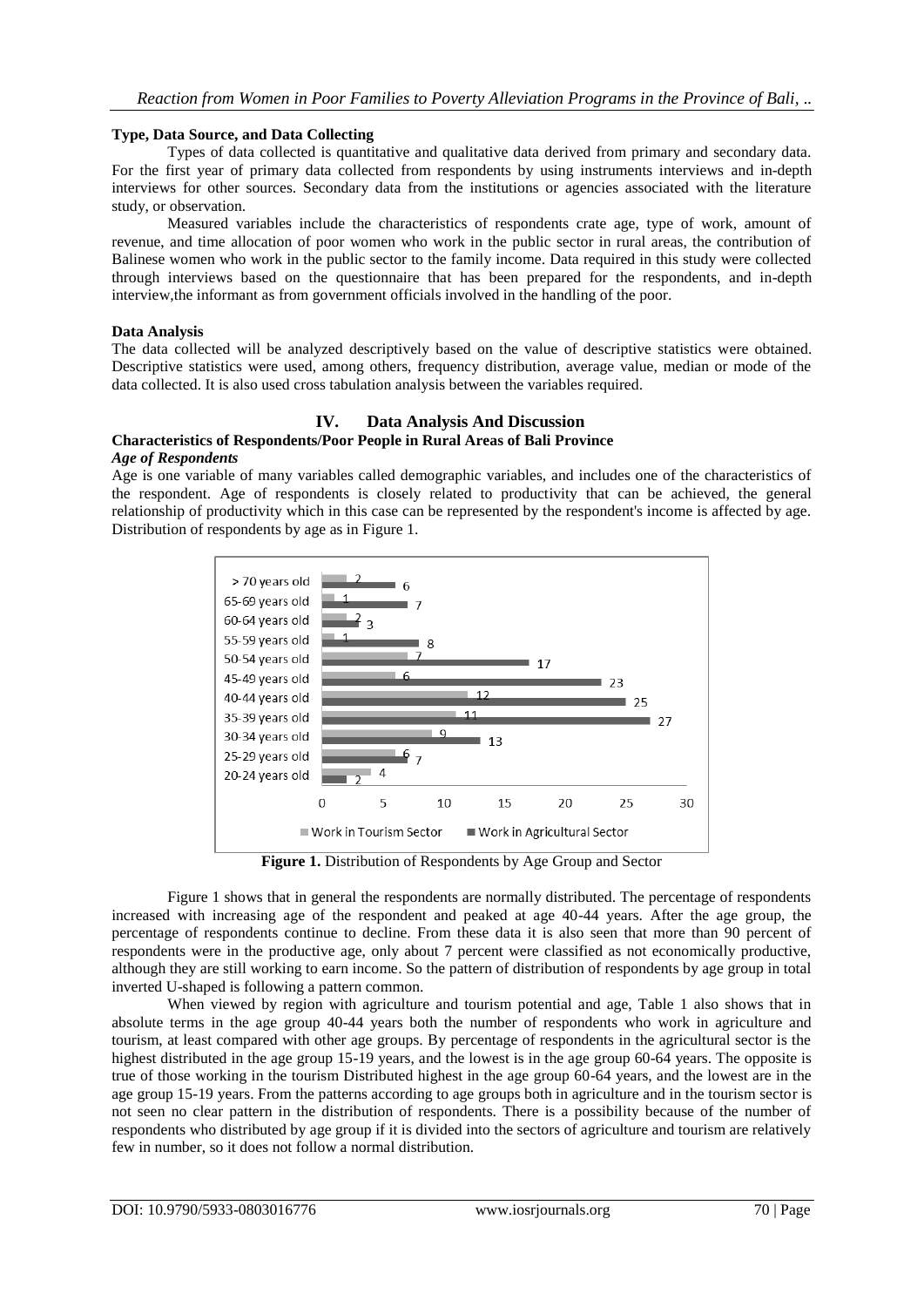# *District Origin of Respondent*

Among the respondents, only a small portion coming from districts / cities outside your district / city of residence of the respondent. The majority of respondents came from the district / city in which they live. Of the total respondents only about 20 percent of the respondents who live outside the district / city their home. If used as a district or city boundaries migrant concept, it can be said the respondents in the study only about 20 percent of the status of migrants, while the remaining approximately include 80 percent of non-migrant. Data also showed that the respondents were classified as migrant to stay in residence now (when the study was conducted) the shortest 2 years and a maximum of about 43 years.

# *Marital Status and Number of Children*

In terms of marital status, the majority of respondents, about 94 percent are in marital status and the remaining approximately 6 percent in the status of widow / divorced. Among all respondents only about 5 percent who do not have children, which is characterized by the data number of children is 0. The number of children most of the respondents are as many as 7 people, and among respondents, most of the respondents who have children 2 which is about 35 percent. This means that government slogans through BKKBN that two children is better seems to be accepted by society so that the percentage of respondents who only had two children among the highest in the number of children in the category of other respondents. In addition pretty much the respondents who have children 5 or more people that is nearly 10 percent. There are some general reasons why a family to have more children than 4 people this today. The main reasons that can be said is that families do not have children with the desired gender, the family usually prefer to have their sons as successors of family obligations in a large family. This is because the family in Bali embraced patrilineal kinship system where the family lineage was based on patrilineal, so the boys in the family will generally always be expected in a family.

# *Education Level of Respondent*

Education is one of the variables considered so important in improving the quality of the population. One of the indicators used to calculate the Human Development Index (HDI) or Human Development Index (HDI),is education in addition to two other indicators, namely health status and economic views from income. Education of respondents can be seen in Figure 2.



**Figure 2.** Distribution of Respondents by Education Level

Figure 2 shows the respondents with elementary education down 67.6 percent. So about 68 percent of respondents with low education, and even among the nearly 19 percent who never went to school, in other words they are illiterate or unable to read or write. The distribution is based on only about 32 percent of the junior high school education and above, and only less than 1 percent have higher education. From this data it can be said the respondents' education tends to be low, at only about 15 percent had high school education and above. With this kind of education conditions may also affect their income, and of course have an impact on the classification of their families as families who are poor that are in Pre Family Welfare and Family Welfare I category. Thus the government programs that aim to increase their income should be a priority in reducing the number of poor people in the province of Bali.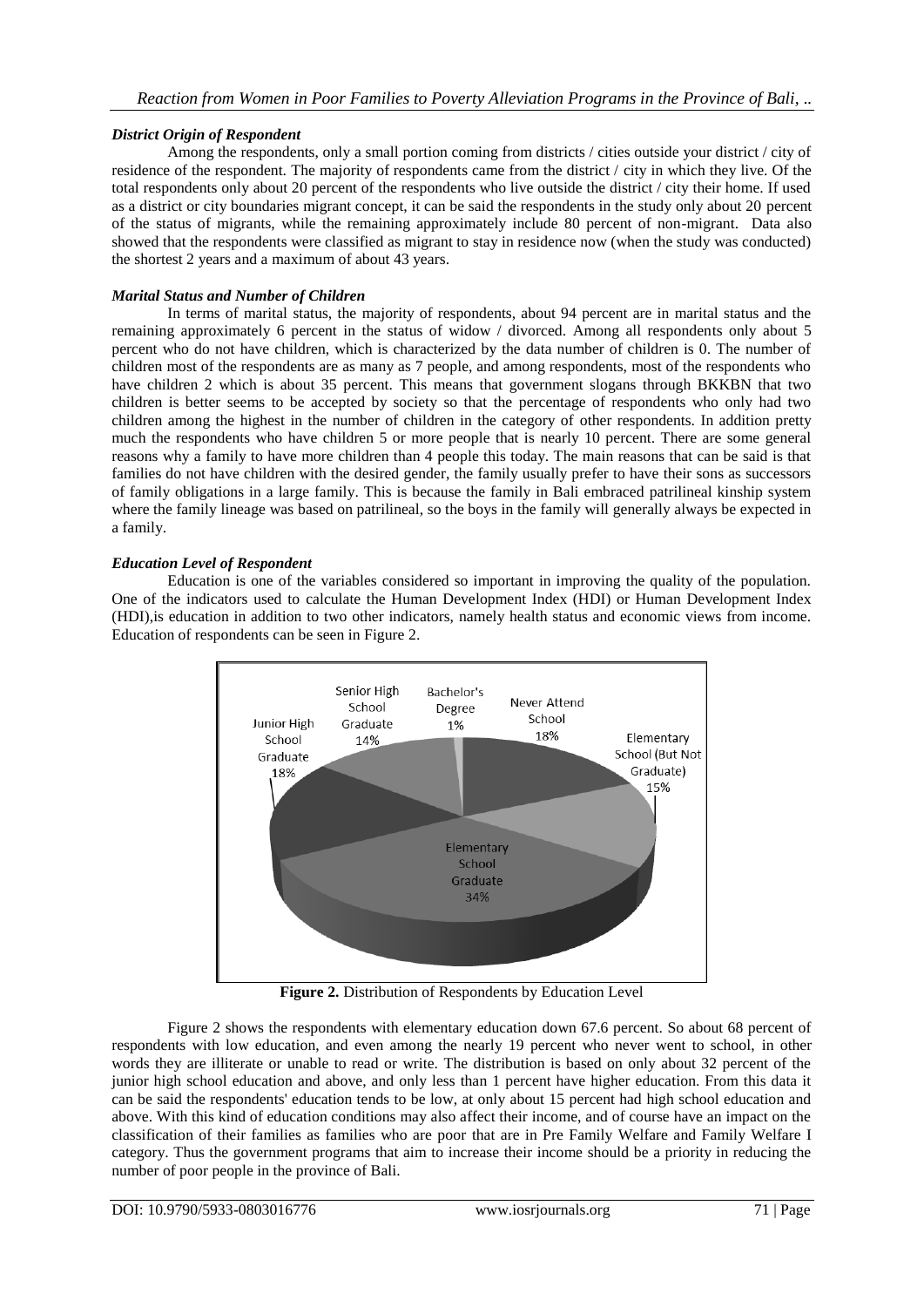In terms of the agricultural and tourism potential of the distribution of respondents according to education is not too much difference with the state of education respondents in total. Respondents were college educated (University) everything works in the agricultural sector, so that no respondents with higher education who work in the field of tourism. The study was conducted in rural areas, so it seems highly educated respondents are also working in the agricultural sector. Respondents were distributed at all levels of education if it is seen by agriculture and tourism potential of the region, except in higher education. When viewed in absolute terms in both the regional potential both in agriculture and tourism most number of respondents have completed primary school education, the same condition with the data in total. Thus both in agriculture and in tourism most of the respondents with low education so that these conditions play a major role in determining their income.

# *Occupation and Income of Respondents*

From the data collected was not all respondents in work status, but most of their work status is about 72 percent, and the remaining approximately 28 percent in the status of not working. Thus, if they do not work then of course they will have no income. Respondents who are distributed into three sectors, namely agriculture, tourism services, and more. Among those who have the status of work as much as 64.20 per cent in the agricultural sector, respondents who work in tourism services as much as 24.69 percent, and in other sectors as much as 11.11 percent. As well as the distribution of respondents according to the potential of agriculture and tourism, the distribution of respondents according to the pattern of employment is also the same, most respondents work in the agricultural sector. Or job-specific characteristics of respondents will determine future policies or programs to increase their income so as to reduce the number and percentage of respondents who are under the poverty line. From the data of respondents who work have income that varies significantly from one another. The main income of the lowest respondents only 100,000, - per month, and as high as Rp. 1.500.000, which is solely owned by 3.1 percent of respondents. Respondents who have an income of Rp. 1.000.000, - up to Rp. 1.200.000, - only about 5.56 percent. So respondents who earn Rp. 1.000.000, - up only about 8.7 percent, and the remaining 91.3 percent had incomes of under Rp. 1.000.000, -. The average income per month primary respondent only Rp. 552 110, - and when totaled with an average additional income pengasilan they increased to Rp. 592 500, -. When compared to the Minimum Regional Wage in each district or province by more than 3 percent have income equal to or above the minimum wage. So most have incomes below the minimum regional wage, which means their income in the low category. Seeing this condition programs that fronted the government had to be done in order to increase their income. Income is also one of the variables used to calculate the Human Development Index (HDI) in addition to education and health. The increase in earnings of society in general and specifically the study respondents would definitely be able to improve the HDI residents of the district / city, which can indicate the success of the construction carried out. It is also a mirror increase public welfare as the goal of national development.

The respondent's income can also be seen by region with agriculture and tourism potentials in all districts / cities. Income respondents in both regions may also be a reflection of the level of welfare of respondents in each region. In Figure 3 the respondent's income submitted by the potential of the agriculture and tourism. Figure 3 shows that the pattern of the respondent's income in areas with agricultural potential to tourism is almost the same, just a slightly different magnitude. In both groups, earning the category into two, namely from Rp. 500 - <1000 thousand an income with the highest percentage. In both groups earning the least percentage of respondents also found in the same group, namely the income of Rp. 1 million and above. Therefore, those in the group are classified as Pre Family Welfare and Family Welfare I category, although those in regions with different potential income turns out they are not much different.

In the study also asked respondents whether their relevant income is sufficient for their livelihood. This question is considered very important to know the level of their welfare indirectly. The results showed that the majority of respondents, about 93.8 per cent stated that their income is insufficient to meet their basic needs. The rest is only about 6.2 percent stated that their income is sufficient. This condition is understandable given that they belong to the category of the population in Pre Family Welfare and Family Welfare I category, so most likely the income they get from work is not sufficient to meet their basic needs. In a family or household in general, not only husbands who work to earn a living, but also wives, and children. In poor families, in general, all family members participate in contributing to the family income. In other words they will go in the labor market to help the family economy. In this study also looks like it, from the existing data wife's income is not sufficient to finance all the needs of family life, the other family members will be involved as a husband and children. Data collected from respondents largely aided by their husbands to fund the rest of their income. This makes sense and is understandable because until now the husband is seen as the main breadwinners in a family, so of course the husband who must take responsibility for the family's needs. From the data that there are about 85 percent of the respondents stated that the revenue shortfall will be helped or financed by their husbands, only a small part assisted by the child or by another family.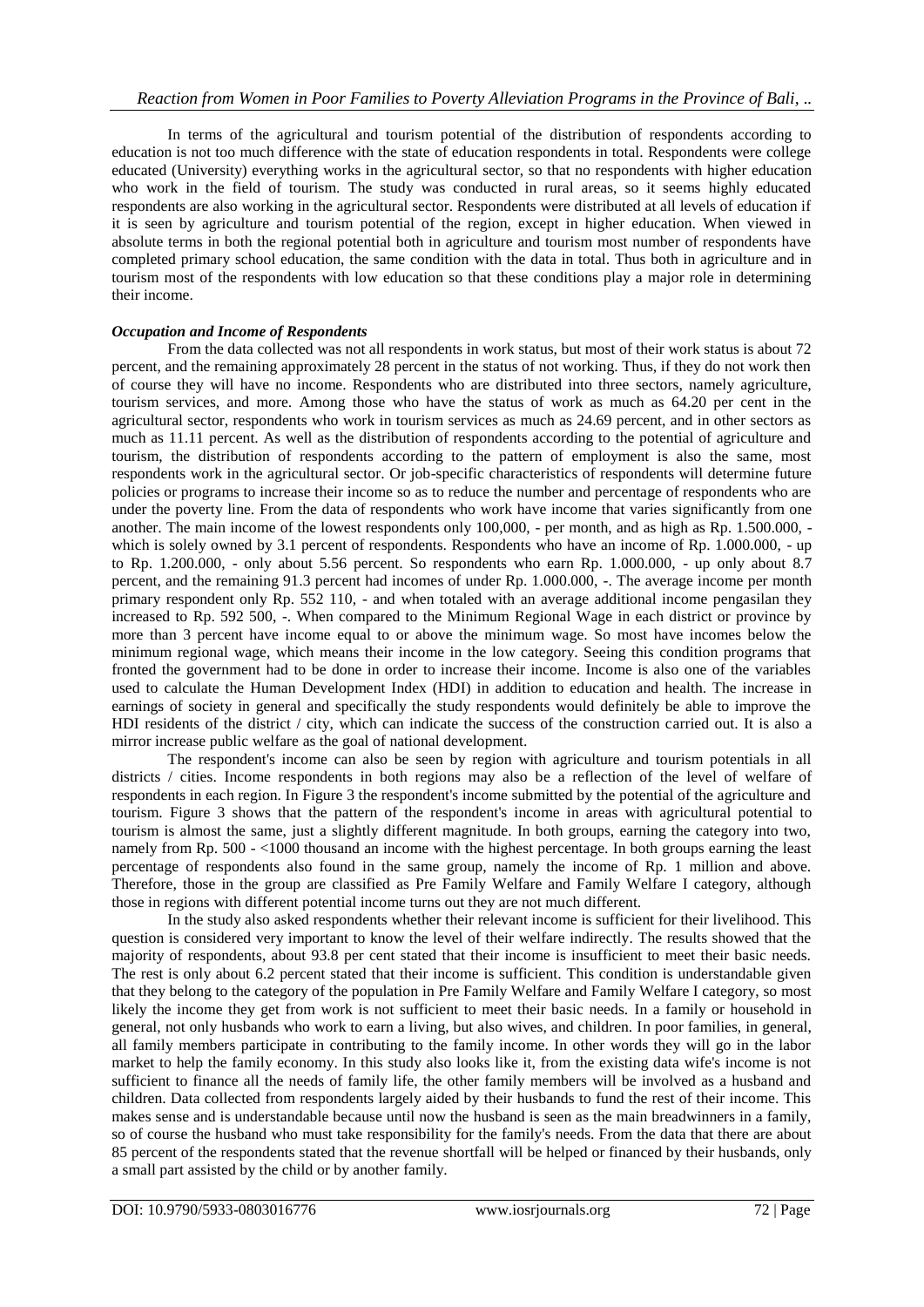

**Figure 3.** Distribution of Income of Respondents by Region With Potential of Agriculture and Tourism

Based on the data obtained from the Central Bureau of Statistics (2012), the poverty line in Bali province has increased from year to year. Until the year 2012 the edge of poverty per capita per month in Bali Rp. 249 997, -, this means that if a family has a child as much as 3 people, with a father and mother to a total of 5 people, then at least in the family income must be earned around Rp. 1,500,000, - per month. If a family with a number of children 3, family income is below Rp. 1.500.000, - then the family classified as being below the poverty line. If the observed distribution of respondents by income, it was the mode of the respondent's income is Rp. 500.000, - and if it is connected with the Minimum Regional Wage in the Province of Bali which has been approached about Rp. 1.000.000, -, then of course the majority of respondents were earning below the minimum wage. This condition also reflects that the average income of respondents in the lower state. So from the data that there are about 91 per cent of respondents had incomes of under Rp. 1.000.000, -. Thus roughly speaking around 91 percent of respondents had incomes below the minimum wage, and this also reflects that the economic conditions of the respondents is relatively low. The state of the respondent as should be the reference for businesses or programs / policies in order to increase their income.

# *Average Working Hours of Respondents*

If seen from hours worked, average hours worked respondents is approximately 6.6 hours per day. Of this average, the shortest working hours is 4 hours per day, and the maximum 12 hours per day. The percentage of respondents who have working hours per day 9 hours to the top is very low at only about 2.5 percent of the total respondents were working. Based on the collected data were also obtained information that most respondents work within a period of 8 hours per day which is a mode of respondents working hours per day. The percentage of respondents with working hours of 8 hours per day is about 40 per cent of the total respondents were working. Working hours per day that ranks second is 6 hours owned by about 22 per cent of the respondents worked. On the average, the respondents working hours per day is 6.6 hours. This means that if used deadline normal working hours per day is 8 hours, it can be said the average hours of work respondents remained below normal working hours. Or it can be said to occur underemployment in terms of working hours experienced by respondents in this study. It also implicitly reflect if there is a government program that aims to supplement their income by increasing their old work, then of course it can still be carried out considering the hours they work are still relatively low or below normal working hours.

Besides work, the respondents also use the time to housework or domestic chores. From the available data the average time the respondent to do any housework or domestic about 4.4 hours per day, with hours of domestic work the least 2 hours per day and a maximum of 12 hours. If seen an average ratio of domestic work hours by an average of public business hours or hours of work a living turned out to respondents in this case women in households classified as poor have an average income of working hours to 6.6 hours per day is much longer than the average working hours for domestic work / household only 4.4 hours per day. Similarly, if you compare the lowest working hours or pattern is the same condition that most low income working hours is 4 hours, while the working hours for domestic work most low of just 2 hours. This gives an indication of the poor households in time to work a living to be so important to earn income to support family needs. Another indication that can be learned or inferred from the results of this study based on the data the average hours of work income and working hours for domestic work are the respondents / women have experienced a change in allocating time you have that much more to work a living than to work domestically, in women who have the status of work. In another sense though women work a living, they still have to take domestic jobs with an average time is also relatively long every day.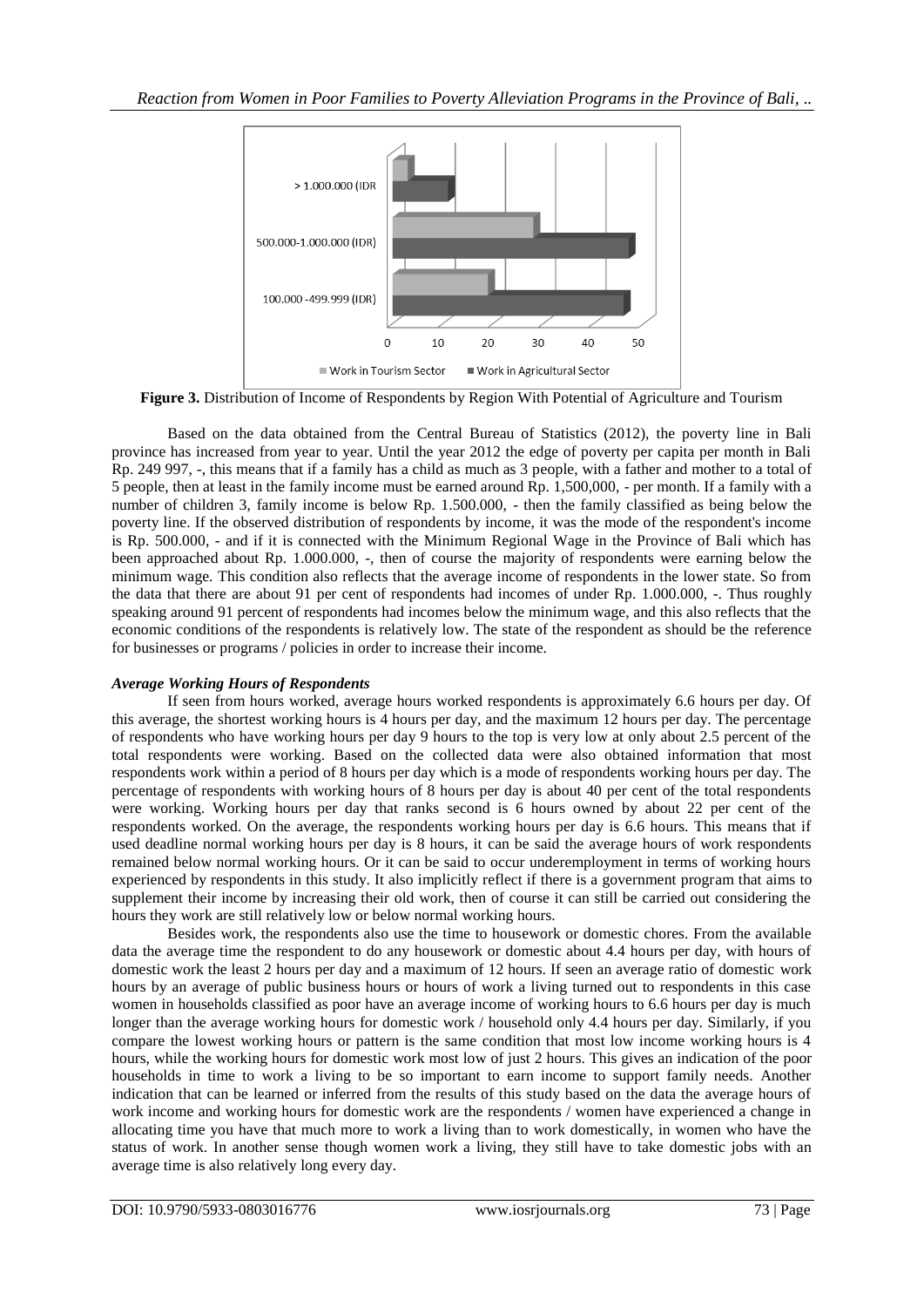In the family in general, especially in families who belong Pre Family Welfare and Family Welfare I category, in addition to the wife (housewife), the husband must also find work a living to provide for their families. Based on research data of the total respondents that there are about 87.1 percent of the respondents in the husband's work status, and the remaining less than 13 percent in the status of not working. Understanding this can not work in the sense they do not work and looking for work, and also did not find a job because the conditions are not possible. From the data that there are about 28 per cent of respondents husband who does not work, when the study was conducted was trying to find job, and the rest more are not looking for work.

If the comparison between the two data is the percentage of working husbands around 87 percent and the percentage of wives / respondent who works about 72 percent. These data also reflects until now the husband can still be said to be the economic backbone of the family, because there are families whose wife or in this case the respondent did not work, so the husband who are all accountable for household expenses. However, most households is 72 percent financed by at least one of the two sources, the husband and wife / respondents. This means that the respondents also gave significant contribution to the welfare of their families. Husband of respondents who have the status of work, about 48 percent work in agriculture, 25 percent in the field of tourism, and the remaining 27 percent in other sectors. If compared between husband and wife employment / respondents, the relative difference is in agriculture and other sectors. Respondents / wife works in the agricultural sector around 64 percent while 48 percent of husbands working in the sector, while in other sectors around 11 percent of the respondents / wife works in this sector, while 27 percent husband absorbed in other sectors. Almost the same percentage of the husband and wife / respondents working in the field of tourism which is about 25 percent. Thus it can be seen that the husband has a more varied occupations than the wife / respondents.

#### *Income of Respondents's Husband*

To see how the role of the respondent / wife in the household economy can be seen from the average income of a family member. Based on the research results obtained by the husband's income tends to be higher than the income of the respondent / wife. It can be seen from the lowest income derived respondent husband is Rp. 100,000 - the same condition that the lowest income the wife / respondents. On the other hand the highest amount of the husband's income is Rp. 4.200.000, - which is solely owned by one person, while the respondent / wife has the highest income is only Rp. 1.500.000, -. Also in terms of earnings mode, the mode wife's income / respondents were also lower than her husband's income mode is the mode husband's income 600.000, - owned by about 14 per cent of respondents husband, and the second largest order is earning Rp. 1.000.000, - owned by about 13 per cent of respondents. On the other hand mode respondent's income / wife is significantly lower at Rp. 500.000, - owned by about 21 per cent of respondents, and the second is the income of Rp. 300.000, - the percentage of respondents about 19.5 percent. With that in mind, we can conclude that wife's income / respondents tend to be lower than the income earned by their husbands. If made in the form of frequency distribution husband percentage of respondents by income group can be seen in Figure 4.

Based on the data in Figure 4 and Figure 3 were compared with data on income distribution respondent / wife can be seen that there is a difference in the percentage of each group, both for agriculture and tourism. At the bottom income group for the agricultural sector, the husband of respondents only distributed about 10.9 percent while respondents / wife is much higher at over 44 percent.



**Figure 4.** Distribution of Income Husband Respondents by Sector Jobs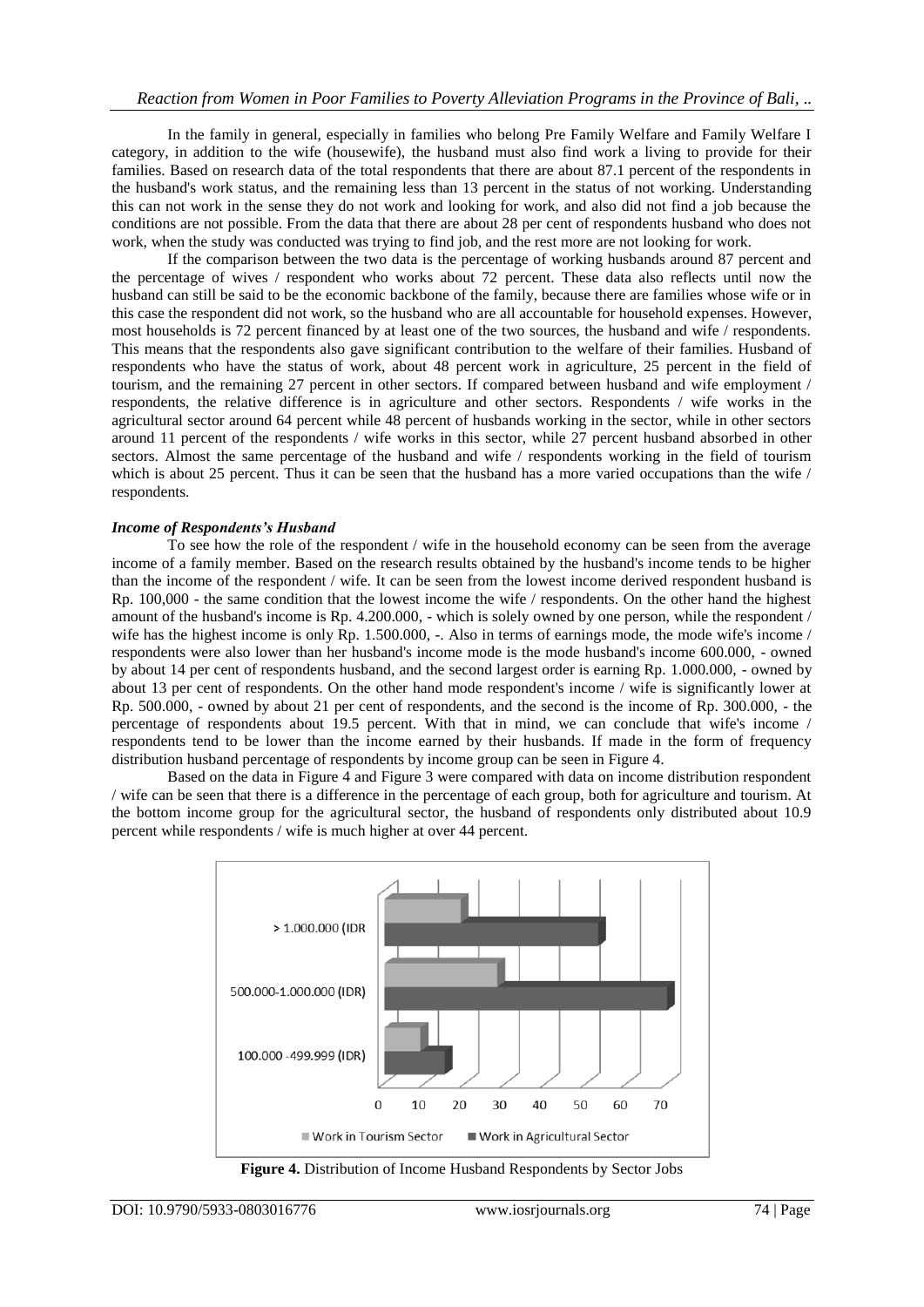On the other hand in the highest income group going instead for the same sector that is about more than 38 percent of respondents husband is distributed in the highest income group, while the wife / respondents distributed to the group only about 10.6 percent. Even for the middle income group also a higher percentage than the husband with the wife on the group. The same condition also occurs in the husband's income distribution as well as respondents who work in the field of tourism. In the group of lowest income husband respondents distributed about 16 percent, while the wife / respondents distributed around 38 percent, whereas in the group earning the highest, respondents only distributed about 6 percent, but the husband of respondents even reach 34 percent of that income in that group. By looking at these conditions, it can be concluded the respondent's income / wife is lower than the income earned their husbands.

# **Poverty Alleviation Program by Government**

Poverty alleviation programs implemented by the government during aims to improve the welfare of the population. Basically means used is to reduce costs and increase the income of the poor are concerned. So there are 2 big part of poverty alleviation programs are programs aimed at reducing the expenditure of the poor by taking over the costs / expenses such by other parties such as the government or the public, and programs aimed at increasing the income of the poor, such as programs that help them to expand employment opportunities. The programs are aimed at reducing the expenditure of the poor, among others surgical, Rice for poor family, food assistance, scholarships poor, such as *JKBM* health assistance, free medical treatment. The programs aimed at boosting employment or productive activities may include assistance of calves (veal and pork), giving boats, venture capital assistance, relief work equipment, and employment.

Based on data collected over 90 percent had heard about the poverty program that aims to improve the welfare of the poor. Besides of total respondents that there are about 81 percent as many as 182 respondents have received assistance from the government's poverty alleviation program. Of the respondents who had received the support of about 98 per cent stated that the aid they received to provide benefits to their lives. The types of assistance they received is presented in Figure 5. below.



**Figure 5.** Distribution of Respondents According to the Poverty Alleviation They Ever Received

Of the total respondents who had received the assistance that is 182 people, about 98 percent felt that the aid they have received is very beneficial for families, and only about 2 percent of total respondents saying the help is not helpful. When asked further whether the aid they receive is sufficient or not, it turns out the majority of which is about 66 percent said the help they get is not sufficient for their day-to-day, and only about 34 percent feel the assistance they received was sufficient. When respondents were asked if they wanted help again in the future if there is aid, it turns out almost all the respondents, 98 percent said they would help again.

# **V. Conclusion and implication**

Various poverty alleviation programs have been conducted by the government. Programs that are most widely accepted by the respondent is a Venture Capital Assistance Program, which was followed by surgical programs, educational expenses, cash assistance, help cattle and pigs, pigs seed aid, and groceries. The results showed most still want help from the government again considering they feel relief they have earned so far are not enough to meet their basic needs. Some of the weaknesses or the constraints identified in the implementation of the program are: 1) understanding is not the same; 2) the quality of human resources; 3) political factors; 4)